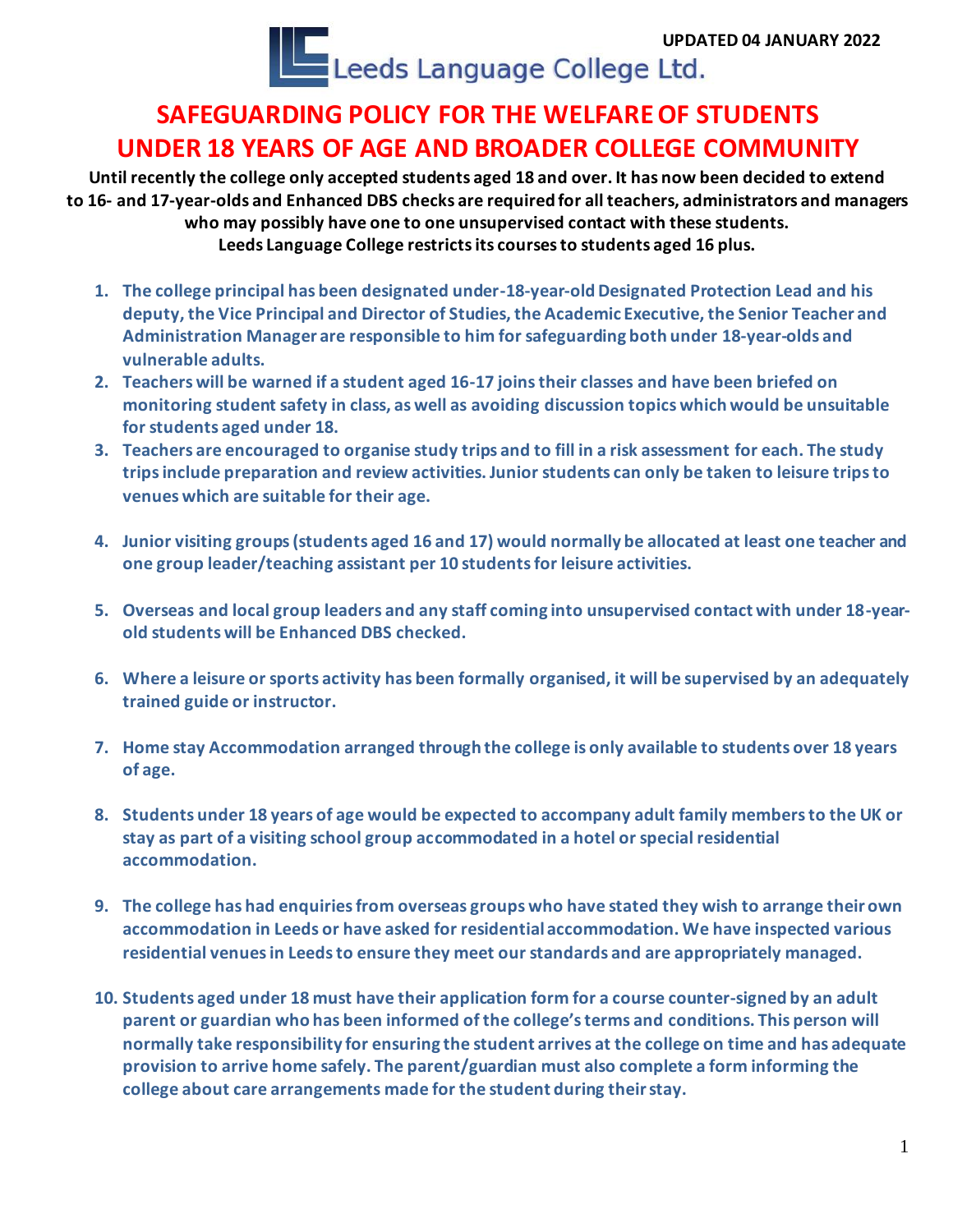- **11. The college shall discourage students aged under 18 from attending late classes and will advise students to attend classes earlier in the day. The final decision should be undertaken by the adult parent/guardian of a student aged under 18.**
- **12. Students aged under 18 will not be permitted to drink alcohol, smoke cigarettes or other substances at Leeds Language College. Any incidents seen, heard or reported through third persons shall be written down in the Incidents and Accidents file and immediately reported to parents, guardians and the relevant authorities.**
- **13. All staff are asked to be aware that some individuals may use social media, electronic devices such as mobile phones, tablets and cameras to groom and exploit under-age students. Teachers are required to report any cases of inappropriate or suspicious on-line conduct or activity such as cyber-bullying, stalking or photographing of under-age students.**
- **14. Any students identified as vulnerable will be identified to the Principal and Administrator and regular welfare and pastoral checks will be in place for such learners.**
- **15. Responsibilities - Leeds Language College Ltd will:**
- **Ensure all staff have access to, are familiar with, and know their responsibilities within this policy**
- **Design and undertake all its programmes and activities in a way that protects people from any risk of harm that may arise from their coming into contact with under-age learners or vulnerable adults. This includes the way in which information about individuals in our programmes is gathered and communicated**
- **Implement stringent safeguarding procedures when recruiting, managing and deploying staff and associated personnel**
- **Ensure staff receive training on safeguarding at a level commensurate with their role in the organization**
- **Follow up on reports of safeguarding concerns promptly and according to due process**
- **16. Staff and associated personnel must not:**
- **Engage in sexual activity with anyone under the age of 18**
- **Sexually abuse or exploit children**
- **Subject a child to physical, emotional or psychological abuse, or neglect**
- **Engage in any commercially exploitative activities with children including child labour or trafficking**
- **17. staff and associated personnel must not:**
- **Sexually abuse or exploit at risk adults**
- **Subject an at-risk adult to physical, emotional or psychological abuse, or neglect**
- **18. Staff and associated personnel must not:**
- **Exchange money, employment, goods or services for sexual activity. This includes any exchange of assistance that is due to beneficiaries of assistance**
- **Engage in any sexual relationships with beneficiaries of assistance, since they are based on inherently unequal power dynamics**
- **19.Additionally] staff and associated personnel are obliged to:**
- **Contribute to creating and maintaining an environment that prevents safeguarding violations and promotes the implementation of the Safeguarding Policy**
- **Report any concerns or suspicions regarding safeguarding violations by an [NGO] staff member or associated personnel to the appropriate staff member**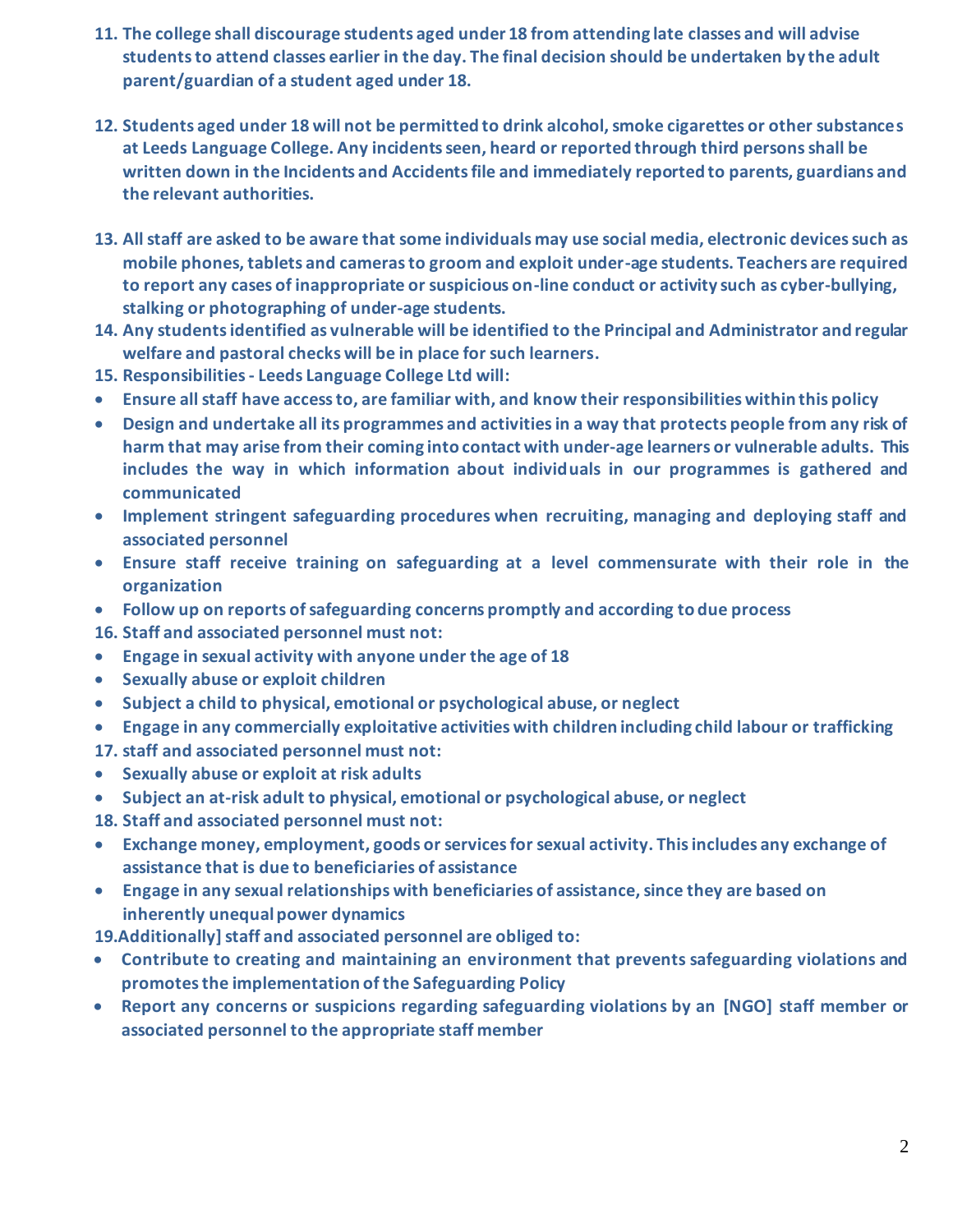- **20. Enabling reports – Leeds Language College Ltd. will ensure that safe, appropriate, accessible means of reporting safeguarding concerns are made available to staff and the communities we work with. Any staff reporting concerns or complaints through formal whistleblowing channels (or if they request it) will be protected by ensuring the rights to whistleblowing are respected.**
- **21. We will also accept complaints from external sources such as members of the public, partners and official bodies.**
- **22. How to report a safeguarding concern: Staff members who have a complaint or concern relating to safeguarding should report it immediately to their Safeguarding Focal Point [as appropriate] or line manager. If the staff member does not feel comfortable reporting to their Safeguarding Focal Point or line manager (for example if they feel that the report will not be taken seriously, or if that person is implicated in the concern) they may report to any other appropriate staff member. For example, this could be a senior manager, the Principal, The Director of Studies and Vice Principal or any other colleague.**
- **23. Response – Leeds Language College will follow up safeguarding reports and concerns according to policy our standard complaints procedure, whilst maintaining appropriate confidentiality.**
- **24. Leeds Language College Ltd. will apply appropriate disciplinary measures to staff found in breach of policy.**
- **25. Leeds Language College Ltd. will offer support to survivors of harm caused by staff or associated personnel, regardless of whether a formal internal response is carried out (such as an internal investigation). Decisions regarding support will be led by the survivor.**
- **26. Confidentiality: It is essential that confidentiality in maintained at all stages of the process when dealing with safeguarding concerns. Information relating to the concern and subsequent case management should be shared on a need-to-know basis only and should be kept secure at all times.**

## **PERSONS RESPONSIBLE**

- **Health and Safety is the responsibility of everyone at Leeds Language College Ltd.**
- **The following are specifically responsible for coordinating activities in the following areas and can be approached at any time.**

| <b>PERSON RESPONSIBLE</b>                    | <b>TASKS</b>               |
|----------------------------------------------|----------------------------|
| 1. PRINCIPAL - ADAM PRIESTLEY                | <b>DESIGNATED</b>          |
|                                              | <b>SAFEGUARDING LEAD</b>   |
|                                              | <b>16-17 YEAR OLDS</b>     |
| 1. PRINCIPAL - ADAM PRIESTLEY                | <b>PASTORAL SUPPORT</b>    |
| 2. ACADEMIC EXECUTIVE - RICHARD JARRETT      |                            |
| 3. VICE PRINCIPAL AND D.O.S - VERONICA OMENI |                            |
| 1. PRINCIPAL – ADAM PRIESTLEY                | <b>PERSONAL EVACUATION</b> |
| 2. VICE PRINCIPAL AND D.O.S - VERONICA OMENI | <b>PLAN</b>                |
| 3. ACADEMIC EXECUTIVE - RICHARD JARRETT      | <b>DISABLED STUDENTS</b>   |
| ACADEMIC EXECUTIVE - RICHARD JARRETT         | <b>FIRE</b>                |
| 2. SAVILLS(LANDLORD)                         |                            |